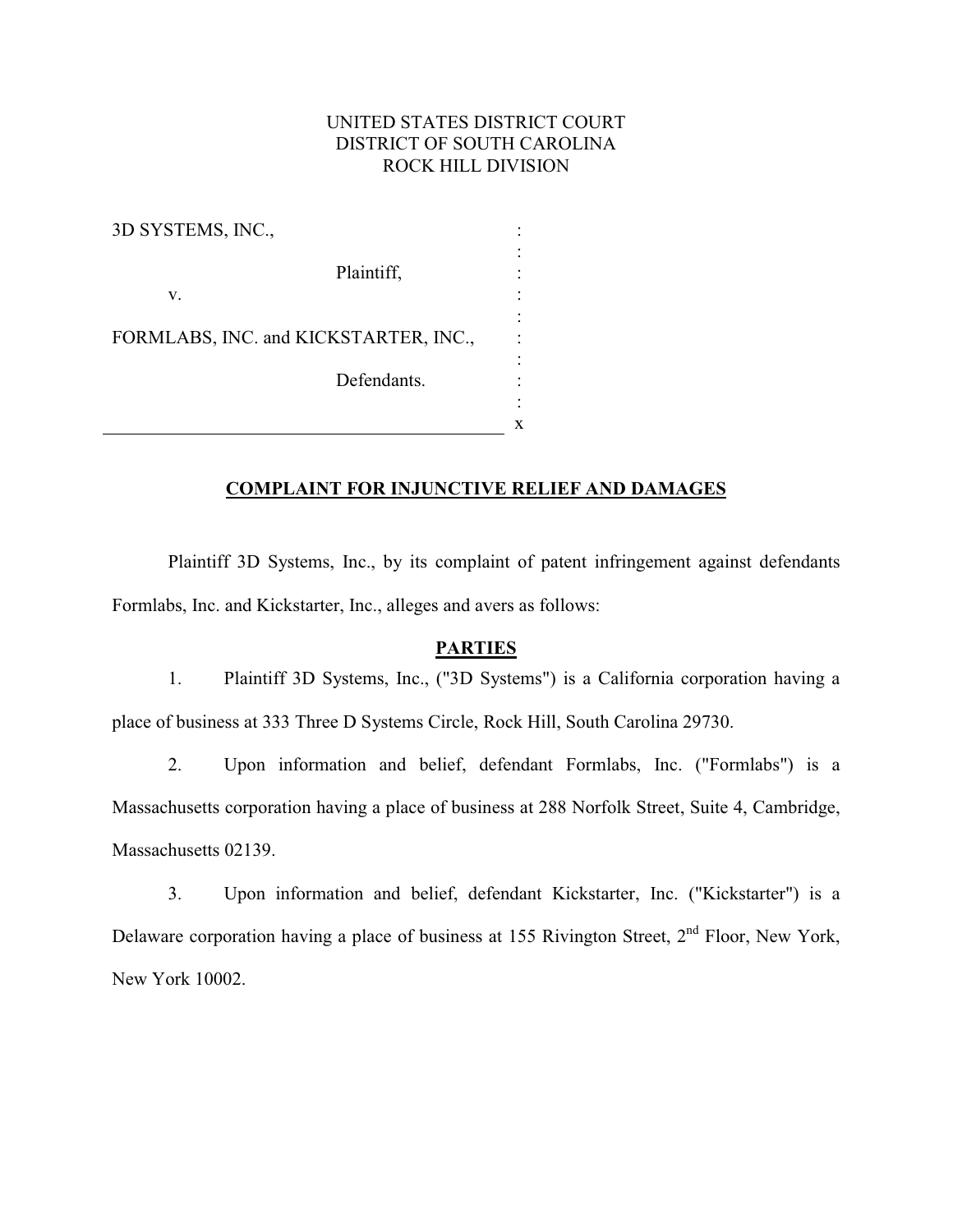## **JURISDICTION AND VENUE AND VENUE AND VENUE AND VENUE AND VENUE AND VENUE AND VENUE AND VENUE AND VENUE AND VE**

4. This action arises under the patent laws of the United States, 35 U.S.C. §§ 1 *et seq*. This Court has subject matter jurisdiction over this action under 28 U.S.C. §§ 1331, 1332, and 1338(a).

5. This Court has personal jurisdiction over Formlabs and Kickstarter by virtue of at least Formlabs' and Kickstarter's website sales activities of regularly soliciting and conducting sales activities within South Carolina and this judicial district.

6. Venue is proper in this judicial district under 28 U.S.C. §§ 1391(b), 1391(c), and 1400(b).

### **BACKGROUND FACTS**

7. 3D Systems is a global company that has developed technology in additive manufacturing which it has incorporated into systems, sold in the United States and abroad, for generating three-dimensional prototypes and commercial products from digital designs. Certain of these systems create physical three-dimensional objects from a liquid medium involving the application of solid imaging techniques, including stereolithographic techniques. To protect 3D System's technology, 3D Systems has applied for and obtained numerous patents in the United States and abroad.

8. Upon information and belief, Formlabs is in the business of manufacturing and selling systems used for creating physical three-dimensional objects from digital designs using solid imaging techniques, including stereolithographic techniques. These products are marketed within the United States and within the jurisdiction of this Court, under the name "The Form 1 High Resolution Desktop 3D Printer" (the "Form 1 3D printer").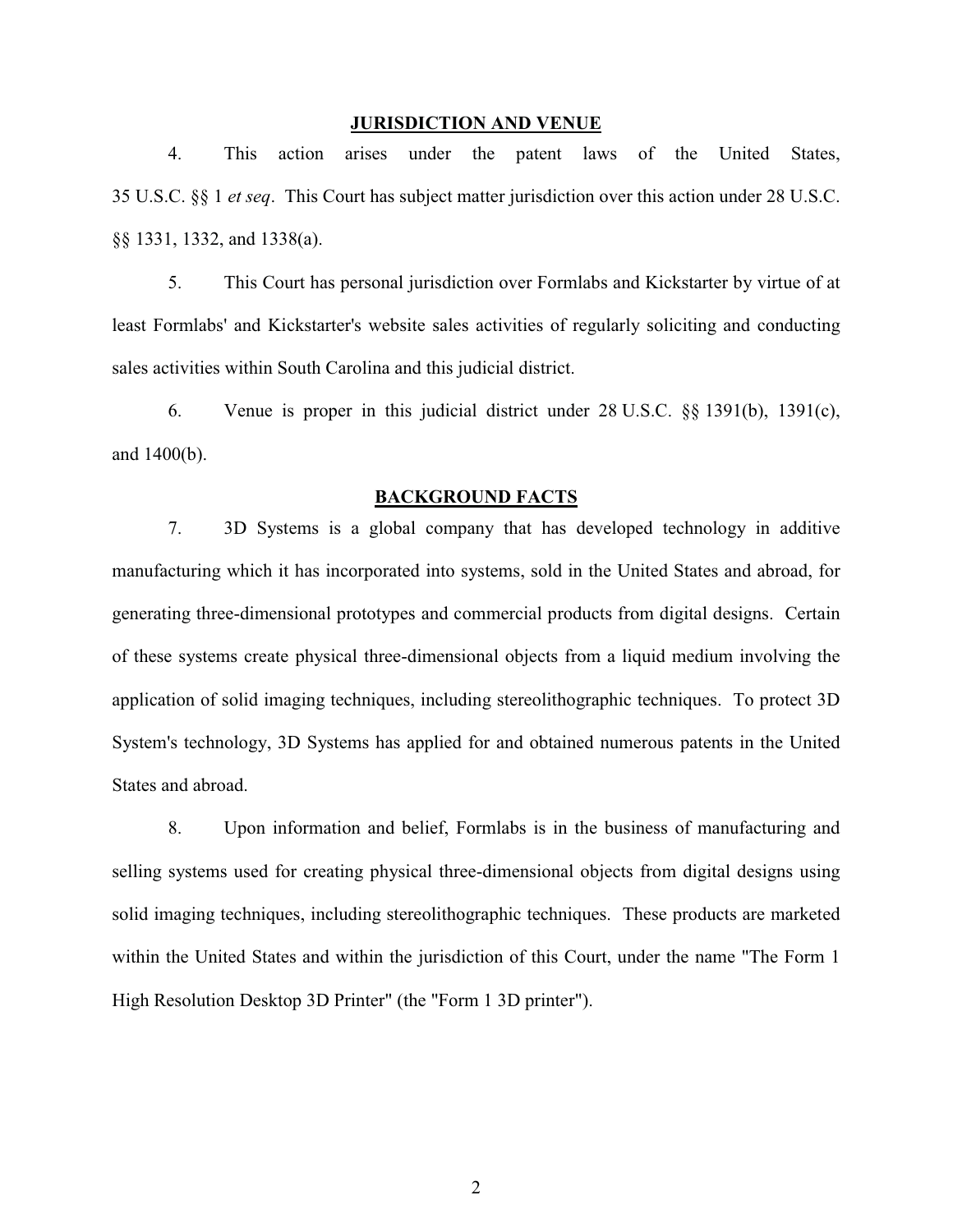9. Formlabs' website, http://formlabs.com, promotes the Form 1 3D printer as follows: "The Form 1 marries high-end stereolithography (SL) technology and a seamless user experience at a price affordable to the professional designer, engineer and maker."

10. Upon information and belief, Kickstarter is a funds raiser and selling agent of Formlabs and has offered for sale and sold Form 1 3D printers within the United States and within this jurisdiction of this Court via its website: http://www.kickstarter.com/projects/formlabs/form-1-an-affordable-professional-3d-printer.

11. Upon information and belief, on or about September 26, 2012, Formlabs launched a sales campaign with Kickstarter with a goal of raising \$100,000. Upon information and belief, when this sales campaign ended on October 26, 2012, Formlabs had been pledged \$2,945,885 by 2,068 backers. Upon information and belief, the backers pledged from as little as \$5.00 for an .STL file to as much as \$10,000 for a Form 1 3D printer.

12. Upon information and belief, the majority of the funds for Formlabs were raised by Formlabs' and Kickstarter's sales of 1,028 Form 1 3D printers to be delivered from February 2013 to April 2013. The Form 1 3D printers were initially sold at \$2,299 and the prices were increased to \$2,999.

13. According to the terms of Kickstarter and as stated in the Kickstarter FAQs: "Every project creator sets their project's funding goal and deadline. If people like the project, they can pledge money to make it happen. If the project succeeds in reaching its funding goal, all backers' credit cards are charged when time expires. If the project falls short, no one is charged. Funding on Kickstarter is all-or-nothing."

14. Therefore, upon information and belief, in Kickstarter's case, all 2,068 backers were charged their respective amounts on October 26, 2012, and that money was then made available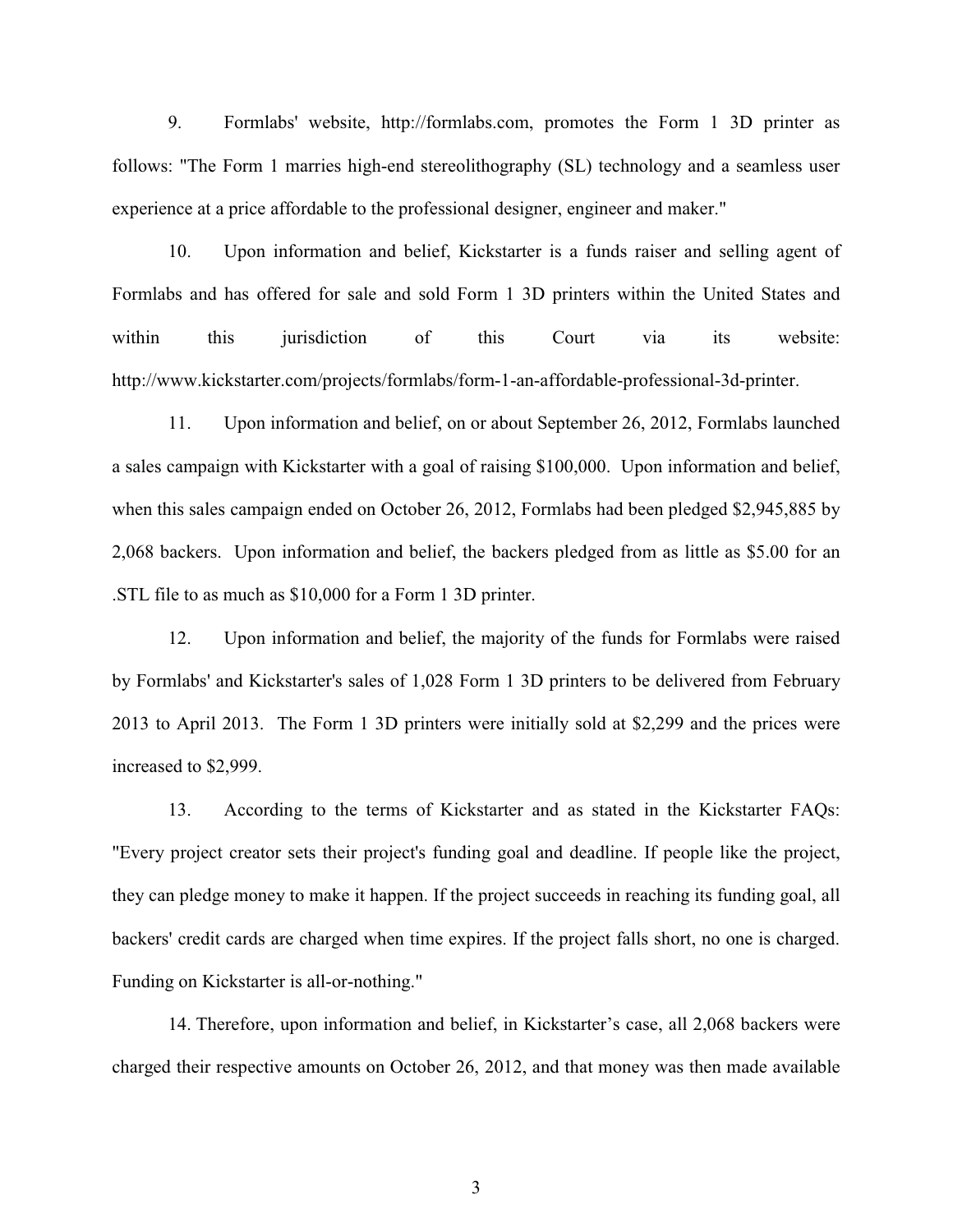to Formlabs, minus the 5% fee to Kickstarter and the 3%-5% fees for credit card processing. Upon information and belief, Kickstarter requires all creators, such as Formlabs, "to fulfill all rewards of their project or refund any backer whose reward they do not or cannot fulfill."

15. Accordingly, upon information and belief, Kickstarter and Formlabs have sold 1,028 Form 1 3D printers to the respective backers and customers even though deliveries are not scheduled to begin until February 2013.

16. Furthermore, upon information and belief, the Terms of Use of Kickstarter include a term that companies such as Formlabs will not submit content that infringes any patent.

17. Upon information and belief, Formlabs and it sales agent Kickstarter knew or should have known about, or were willfully blind to, 3D Systems' extensive patent rights in the area of three-dimensional printing and stereolithography, including but not limited to 3D Systems' U.S. Patent No. 5,597,520 covering improved methods of stereolithographically forming a three-dimensional object by forming cross-sectional layers of an object from a material capable of physical transformation upon exposure to synergistic stimulation, by virtue of their sales of machines touted by Formlabs as using "stereolithography (SL) technology," which is a technology invented and extensively patented by 3D Systems and its founder Charles Hull.

18. This action relates to the defendants' infringement of at least one of 3D Systems' United States patents covering various three-dimensional solid imaging products and methods for creating physical three-dimensional models of an object using solid imaging techniques.

## **PATENT AT ISSUE AT ISSUE AT ISSUE AT ISSUE AT ISSUE AT ISSUE AT ISSUE AT ISSUE AT ISSUE AT ISSUE AT ISSUE AT**

19. On January 28, 1997, the United States Patent and Trademark Office duly and legally issued United States Patent No. 5,597,520 by Smalley, Vorgitch, Manners, Hull, and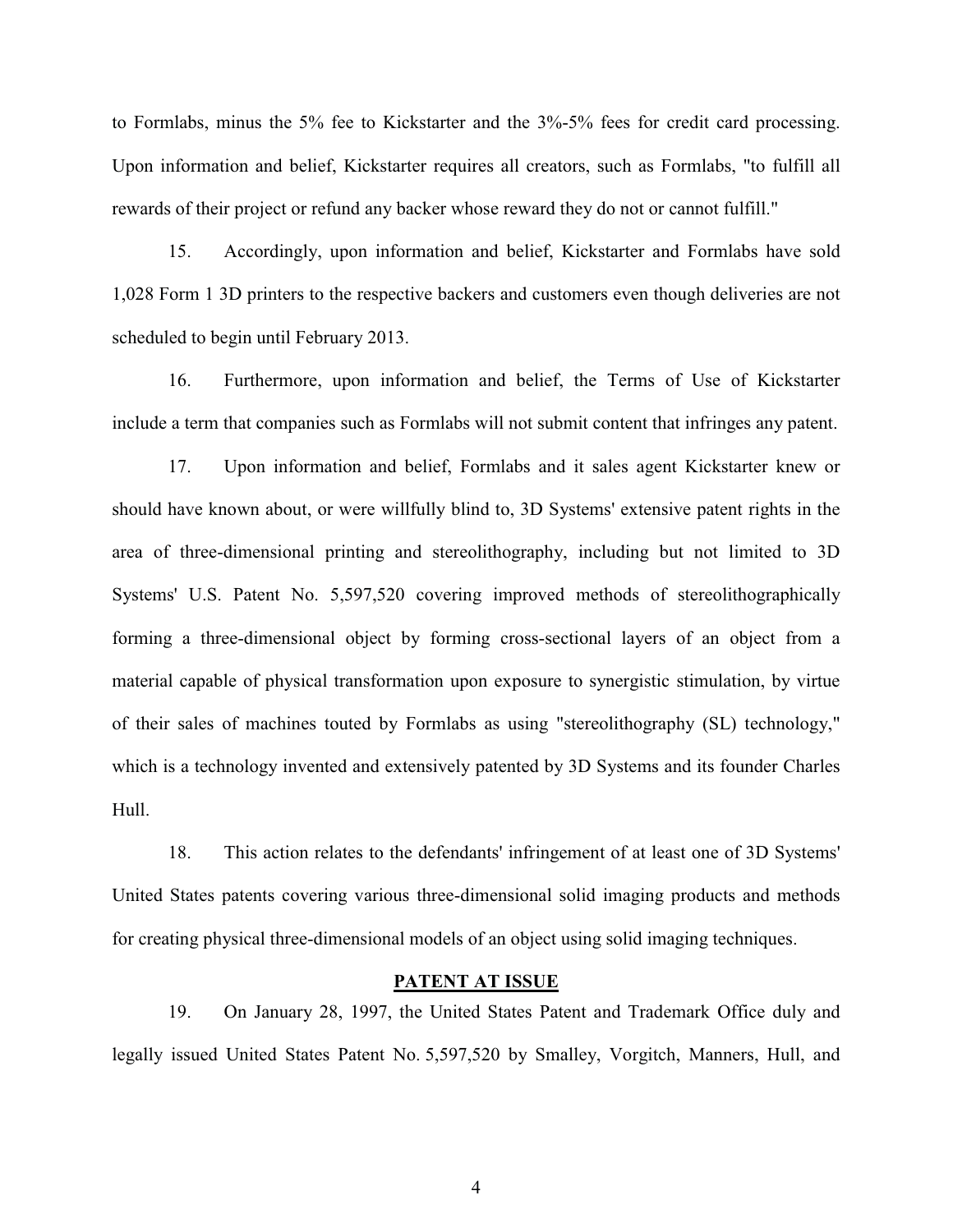VanDorin ("the '520 Patent") for an invention entitled "Simultaneous Multiple Layer Curing In Stereolithography." A copy of the '520 Patent is attached hereto as Exhibit A.

20. 3D Systems is the owner of the entire right, title, and interest in and to the '520 Patent as evidenced by an assignment recorded with the U.S. Patent and Trademark Office on July 11, 1994.

### **FIRST CLAIM FOR RELIEF FIRST CLAIM FOR RELIEF 1500 Formlabs' Infringement Of The '520 Patent**

21. 3D Systems realleges and incorporates herein the foregoing allegations in paragraphs 1-20 as if set forth in their entirety.

22. Upon information and belief, Formlabs' Form 1 3D printer is used for a process of stereolithographically forming a three-dimensional object by forming cross-sectional layers of the object from a material capable of physical transformation upon exposure to synergistic stimulation, including the steps of receiving data descriptive of cross-sectional layers, forming cross-sectional layers by selectively exposing the material to the synergistic stimulation according to data descriptive of the cross-sectional layers to build up the three-dimensional object layer-by-layer, and in particular in a process that infringes one or more claims the '520 Patent.

23. Upon information and belief, Formlabs has made, used, offered to sell and sold its Form 1 3D printers in the United States and within the jurisdiction of the Court that directly infringe at least claims 1 and 23 of the '520 Patent, which infringement is ongoing. For example, upon information and belief, Formlab's own demonstrations and uses of its Form 1 3D printers practice the claimed steps of at least claims 1 and 23 of the '520 Patent, and thus Formlabs directly infringes the '520 Patent.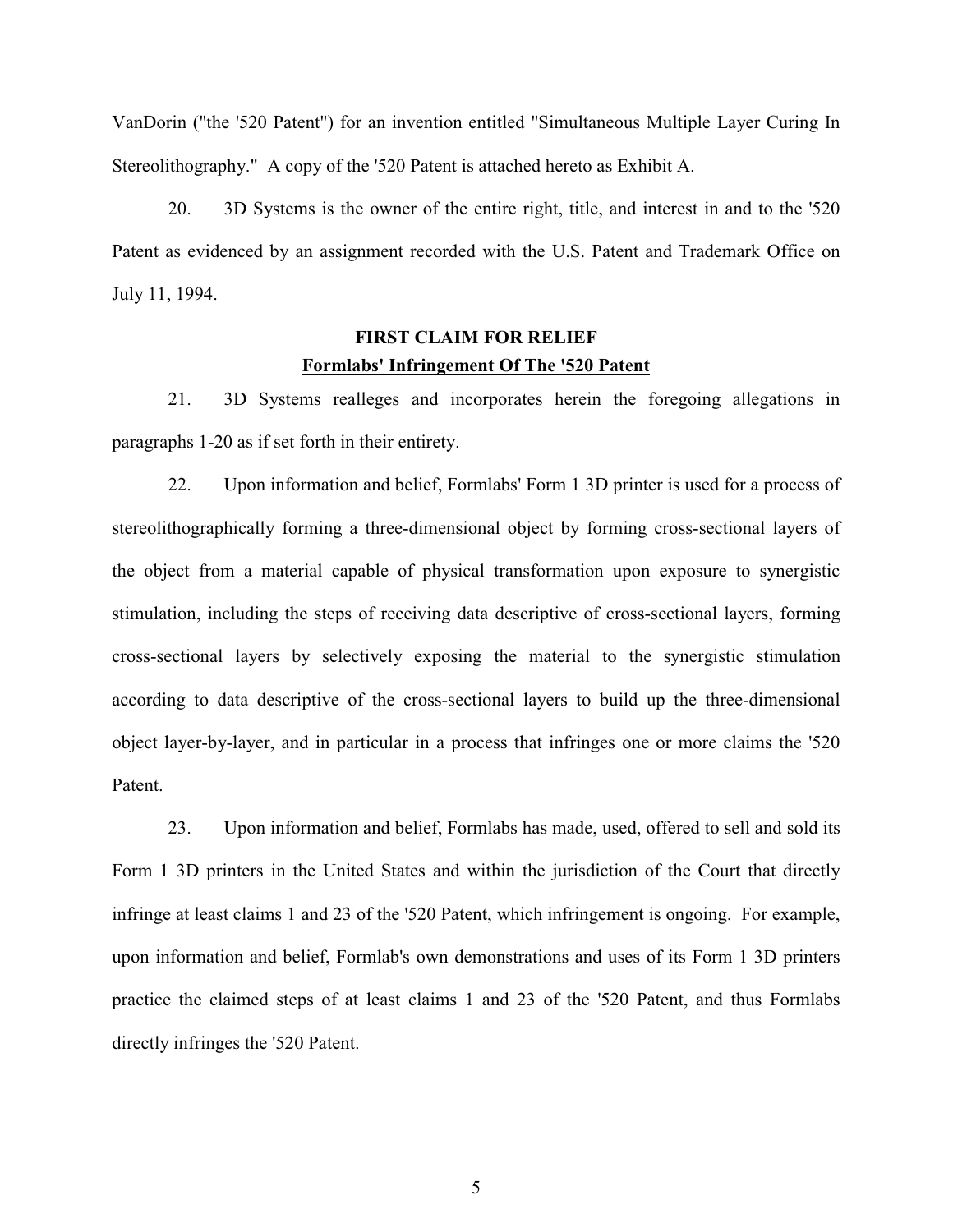24. Upon information and belief, Formlabs, by its manufacture, use, offer to sell and sales of Form 1 3D printers, has also actively induced infringement of and/or has contributorily infringed these at least claims 1 and 23 of the '520 Patent, which infringement is ongoing.

25. Upon information and belief, Formlabs had specific intent to infringe the '520 Patent by virtue of its actual knowledge of the '520 Patent and/or at least its willful blindness to the existence of the unexpired '520 Patent, which it knew of or should have known existed by virtue of its making, using, selling and offering a 3D printer using specific stereolithography curing technology that can produce parts by delaying the curing of at least portions of some cross-sections until subsequent layers are formed and when sufficient exposure can be applied to achieve the desired depth of cure, in the same manner that 3D Systems' patented stereolithography curing methods and machines delay curing.

26. Upon information and belief, Formlabs subjectively believed that there was high probability that there was a patent of 3D Systems that covered its delaying of curing methodology practiced by its Form 1 3D printer and took deliberate acts to avoid learning of this fact by at least evaluating 3D Systems' patent portfolio and finding applicable patents that have expired but willfully blinding itself to 3D Systems' patents that have not expired and specifically relate to delayed curing processes employed by Formlabs' Form 1 3D printer, including 3D Systems' '520 Patent.

27. Upon information and belief, to the extent the '520 Patent was not known by Formlabs, Formlabs attempted to deliberately shield itself from learning of the '520 Patent while it was aware of 3D Systems' patented stereolithography machines as demonstrated by many articles on the Internet about Formlabs' release of the Form 1 3D printer as having negative implications for 3D Systems, including http://www.benzinga.com/analyst-ratings/analyst-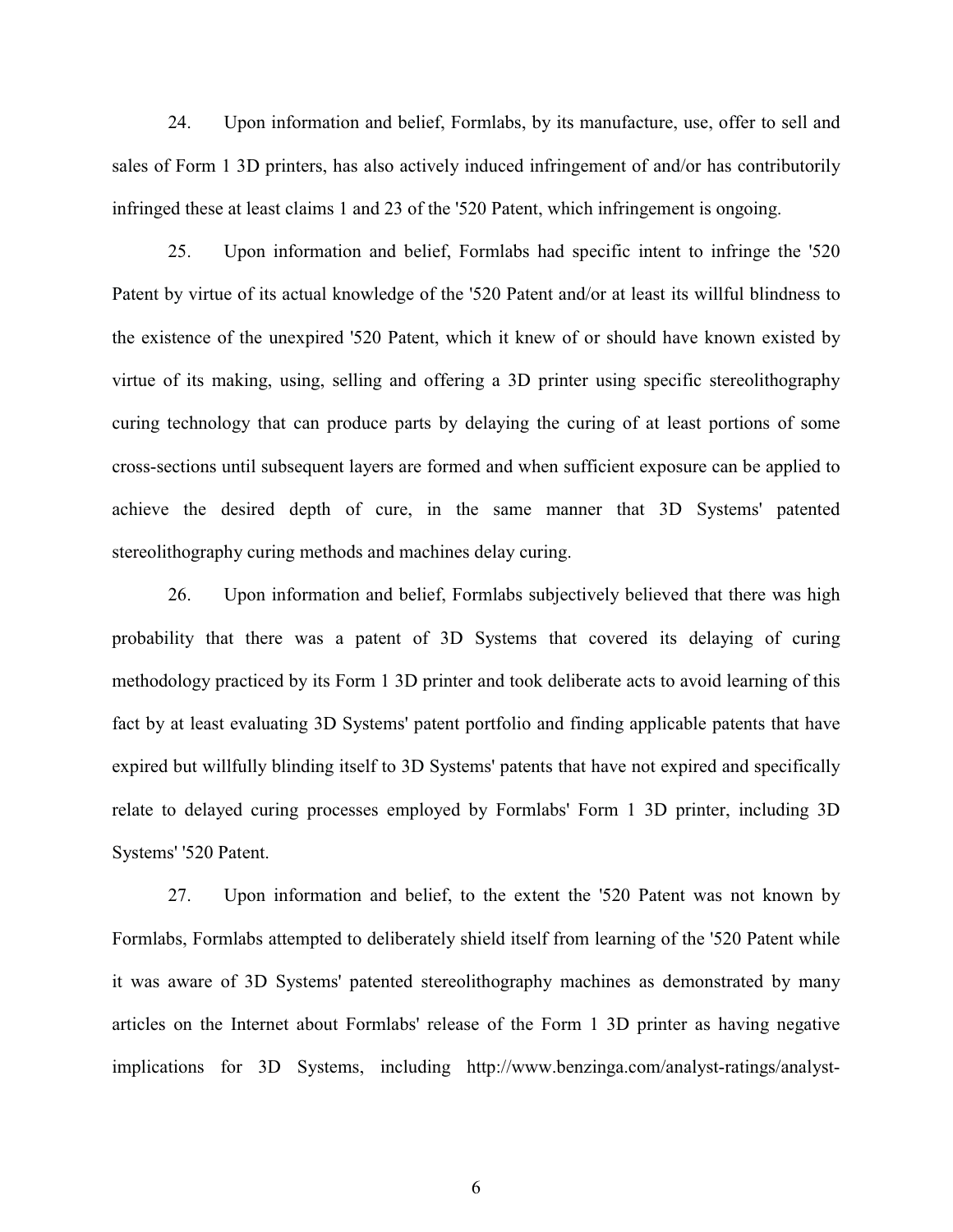color/12/09/2939278/jp-morgan-formlabs-release-could-be-negative-for-3d-syst#ixzz2CghpiVv6 reporting on JP Morgan's published report on 3D Systems that commented on potential negative implications for 3D Systems as a result of Formlabs' new 3D printer.

28. Upon information and belief, Formlabs' also deliberately shielded itself from learning of 3D Systems' '520 Patent when it knew, as is well known in the industry of converting digital designs into three-dimensional objects, that 3D Systems was the pioneer of stereolithography technology and has a significant patent portfolio covering numerous different aspects of stereolithographic methods and apparatus, including patents like the '520 Patent that cover delaying the curing of at least portions of some cross-sections of an object and that 3D Systems has previously asserted its patents in patent infringement lawsuits against companies that use stereolithography technology that infringe upon 3D Systems' patents.

29. The fact that it is well-known in the industry that 3D Systems' patents would apply to Formlabs' Form 1 3D printer is shown from reviews of the Form 1 3D printer that Formlabs knew or should have known about, including a September 27, 2012 review from the website SolidSmack.com, http://solidsmack.com/cad-design-news/form-1-by-formlabs-launcheson-kickstarter/, that stated: "Utilizing Stereolithography (yet avoiding the patents, apparently), the Form 1 is capable of high quality 3D prints."

30. Additional evidence that 3D Systems was well-known in the industry as the owner of patents relating to stereolithography is provided in a September 26, 2012 review of the Form 1 3D printer from the website 3D Printing News and Trends, http://3dprintingreviews.blogspot.com/2012\_09\_01\_archive.html, which stated "Note - Patents in this area are owned by 3DSystems Inc. There is a simplicity and beauty to the technique which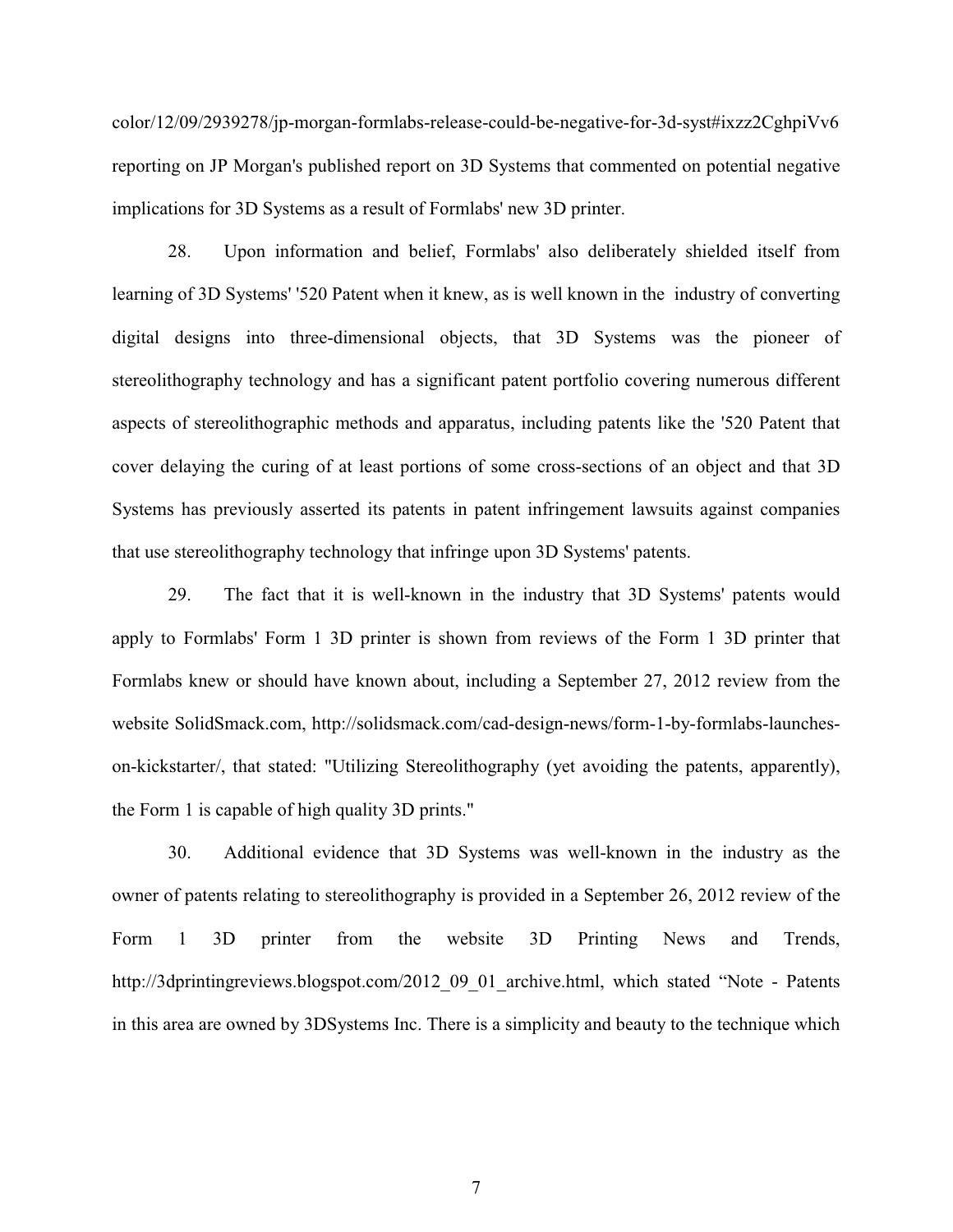could be easy to replicate. Have patents expired? Have FormLabs licensed any required IP, or have they found a new approach which can itself be protected by new patents?"

31. As further evidence of Formlabs' knowledge of, or its willful blindness to, 3D Systems' patents including the '520 Patent, upon information and belief, one of the co-founders of Formlabs, Maxim Lobovsky, stated on September 27, 2012 at http://techcrunch.com/2012/09/27/3d-printer-form-1-gets-6x-its-100k-funding-goal-onkickstarter-in-one-day/ that "The second factor [in bringing down the cost of the 3D printer] was the expiration of a few patents, meaning that the team didn't need to pay high licensing fees to get this product to market." Upon information and belief, Mr. Lobovsky is referring to the expiration of a number of pioneering patents owned by 3D Systems that would have covered the Form 1 3D printer if not expired.

32. Upon information and belief, still further evidence of Formlabs' knowledge of, or its willful blindness to, 3D Systems' unexpired patents covering its Form 1 3D printer is from an article indicating Formlabs' awareness of 3D Systems' stereolithography patents, in which Formlabs' Lead Engineer, Ian Ferguson, was asked, "What factors attribute to the lower cost of the printer?" to which he responded, "There are three main factors. First, certain patents have expired relating to the Stereolithography process." http://solidsmack.com/fabrication/behind-thedesign-the-formlabs-form-1-3d-printer/.

33. Upon information and belief, Formlabs induces and contributes to the infringement of the '520 Patent by offering to sell and selling within the United States its Form 1 3D printer that is specifically constructed to produce three-dimensional objects as explained and demonstrated at the Formlabs website, http://formlabs.com, the Kickstarter website, http://www.kickstarter.com/projects/formlabs/form-1-an-affordable-professional-3d-printer, and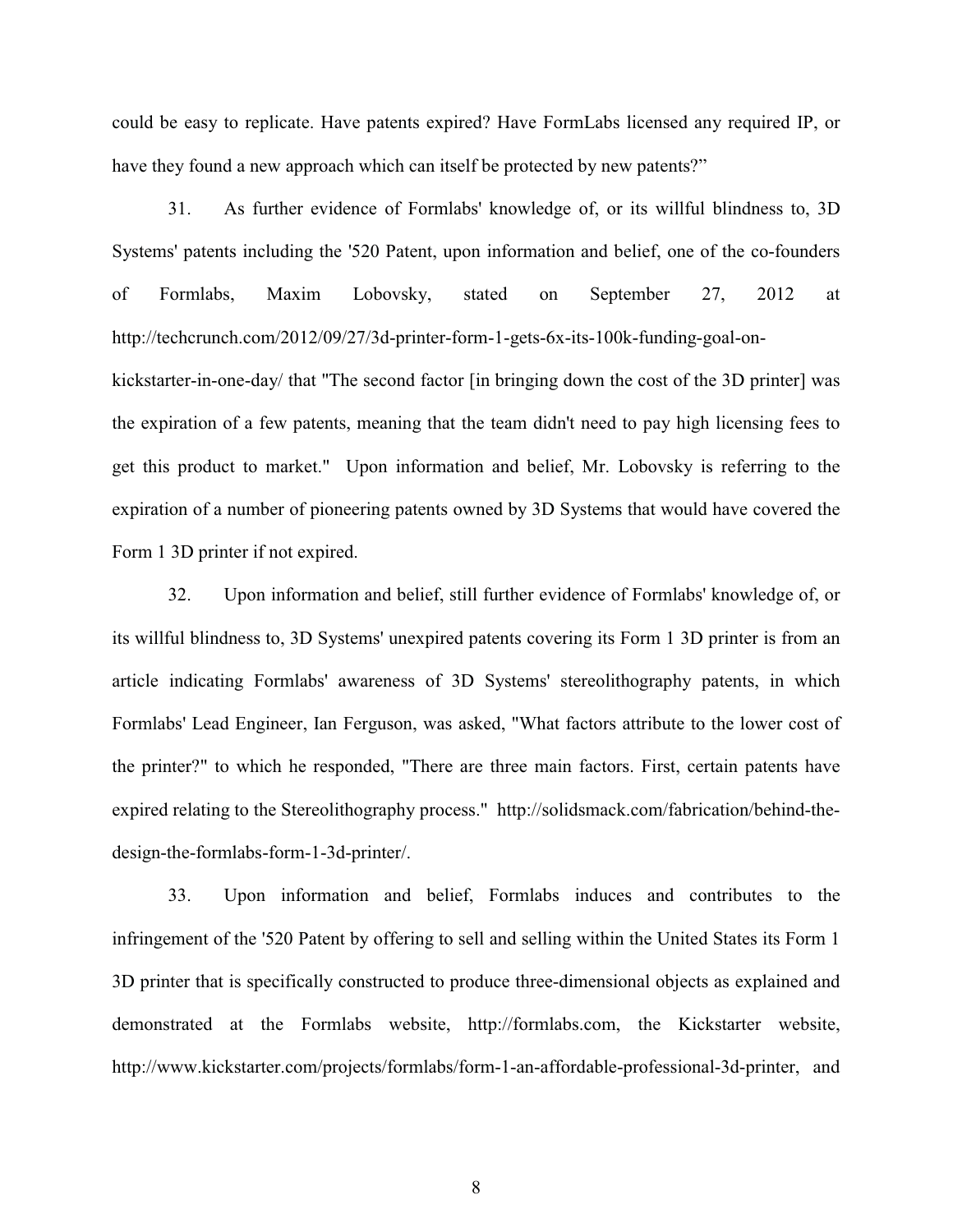at the website http://www.viddler.com/v/44c6f51f?secret=64449135, in accordance with the methods patented in the '520 Patent, and which has no other substantial noninfringing uses.

34. Upon information and belief, Formlabs induces and contributes to the infringement of the '520 Patent by offering and selling within the United States its Form 1 3D printer apparatus for use in practicing patented processes of the '520 Patent, constituting a material part of the invention of the '520 Patent, knowing the same to be especially made or especially adapted for use in an infringement of the '520 Patent, and such apparatus is not a staple article or commodity of commerce suitable for substantial noninfringing use.

35. Upon information and belief, Formlabs knowingly or with willful blindness induced and continues to induce infringement and possessed specific intent to encourage another's infringement by, or was willfully blind as to the '520 Patent and with respect to, its activities described above.

36. The foregoing acts of patent infringement by Formlabs has caused, and unless enjoined by this Court, will continue to cause, immediate and irreparable injury and damage to 3D Systems, and 3D Systems has no adequate remedy at law.

### **SECOND CLAIM FOR RELIEF Kickstarter's Infringement Of The '520 Patent**

37. 3D Systems realleges and incorporates herein the foregoing allegations in paragraphs 1-35 as if set forth in their entirety.

38. Upon information and belief, Kickstarter has offered to sell and sold Form 1 3D printers in the United States and within the jurisdiction of the Court that directly infringe at least claims 1 and 23 of the '520 Patent, which infringement is ongoing.

39. Upon information and belief, Kickstarter, by its offers to sell and sales of Form 1 3D printers, and as an agent for Formlabs, has actively induced infringement of and/or has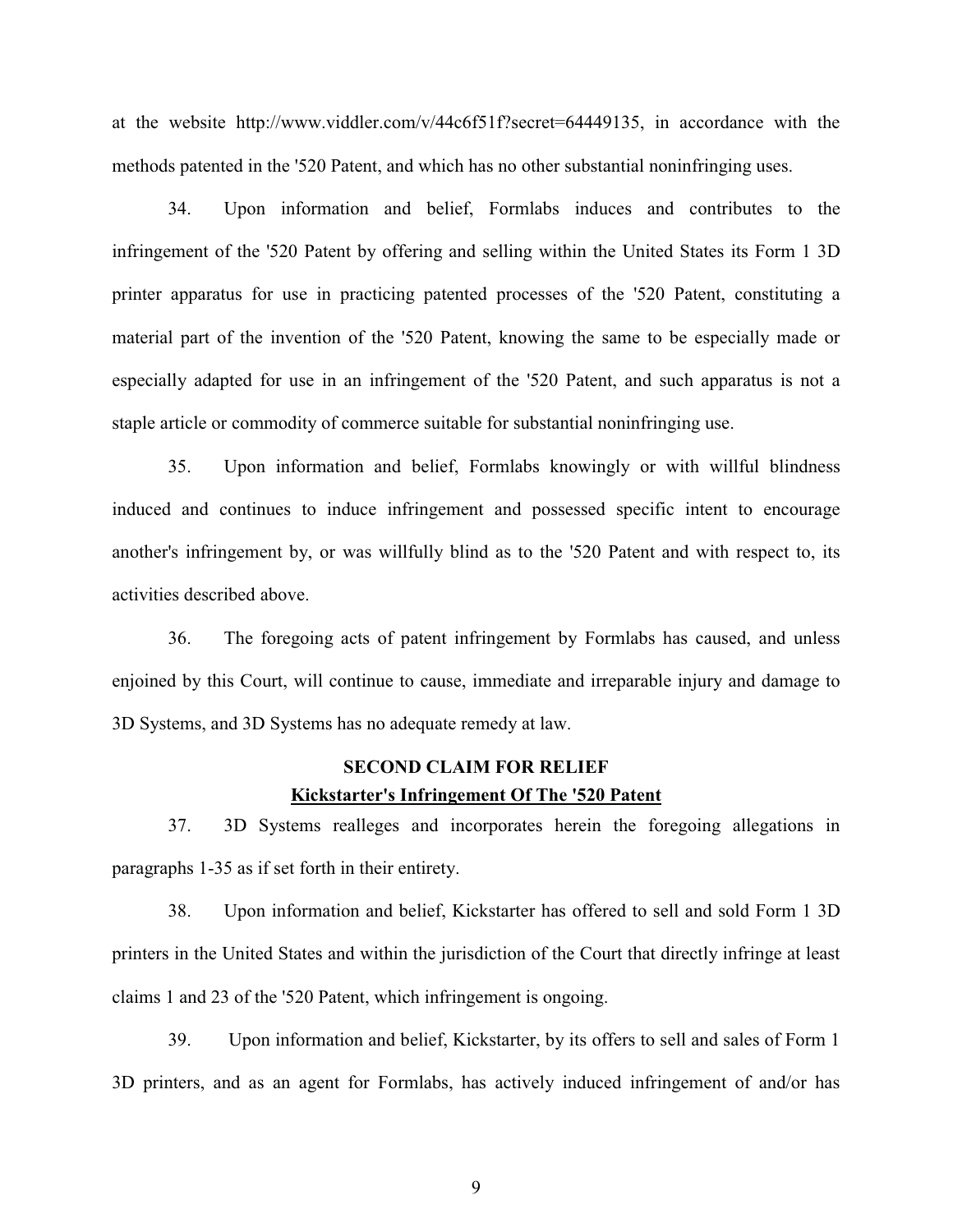contributorily infringed these at least claims 1 and 23 of the '520 Patent, which infringement is ongoing.

40. Upon information and belief, Kickstarter had specific intent to infringe the '520 Patent by virtue of its agency, business and sales arrangement with Formlabs, which had actual knowledge of the '520 Patent and/or was willfully blind to the existence of the '520 Patent as set forth in the allegations above.

41. Indeed, in Kickstarter's own Guidelines as to "Project must fit Kickstarter's categories" at http://www.kickstarter.com/help/guidelines?ref=footer, under section 02, under "View Design and Technology requirements," Kickstarter is actively encouraging "hacker and maker" companies to make 3D printers for Kickstarter to sell, stating: "Not everything that involves design or technology is permitted on Kickstarter. While there is some subjectivity in these rules, we've adopted them to maintain our focus on creative projects: • D.I.Y. We love projects from the hacker and maker communities (weekend experiments, 3D printers, CNC machines) and projects that are open source. Software projects should be run by the developers themselves."

42. Upon information and belief, Kickstarter contributes to the infringement of the '520 Patent by offering to sell and selling within the United States the Form 1 3D printer which is an apparatus for use in practicing patented processes of the '520 Patent, constituting a material part of the invention, knowing the same to be especially made or especially adapted for use in an infringement of the '520 Patent, and the Form 1 3D Printer is not a staple article or commodity of commerce suitable for substantial noninfringing use.

43. Upon information and belief, Kickstarter knowingly or with willful blindness induced and continues to induce infringement and possessed specific intent to encourage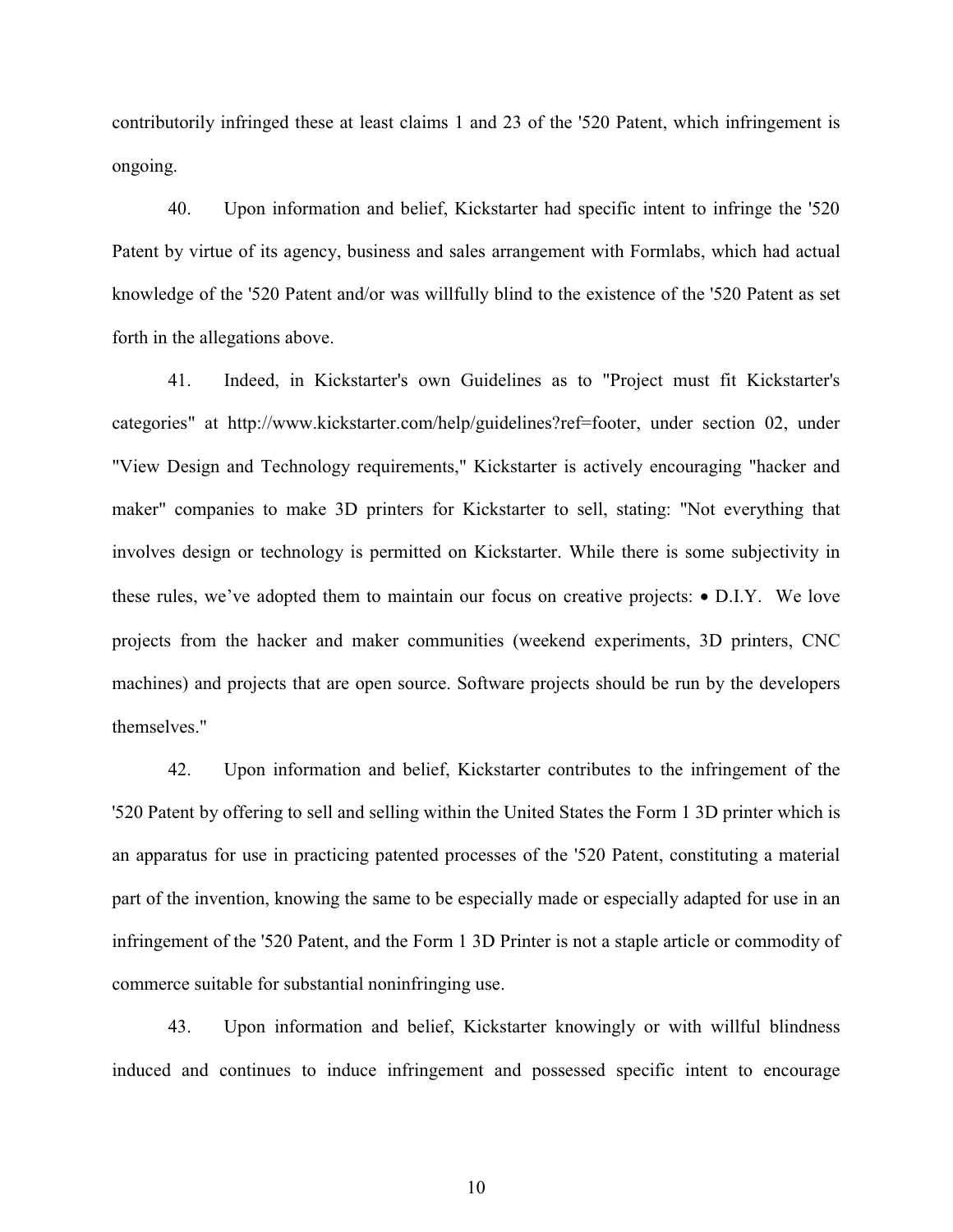another's infringement by, or was willfully blind as to the '520 Patent and with respect to, its activities and Formlabs' activities described above.

44. The foregoing acts of patent infringement by Kickstarter has caused, and unless enjoined by this Court, will continue to cause, immediate and irreparable injury and damage to 3D Systems, and 3D Systems has no adequate remedy at law.

## **PRAYER FOR RELIEF**

WHEREFORE, 3D Systems prays for the following relief and an entry of judgment from this Court:

A. Holding that the '520 Patent was duly and legally issued, is valid, and is enforceable;

B. Holding that Formlabs and Kickstarter have directly infringed, contributorily infringed, and/or induced infringement of one or more of the claims of the '520 Patent;

C. Holding that Formlabs and Kickstarter have willfully infringed one or more claims of the '520 Patent;

D. Finding that this action is an "exceptional" case within the meaning of 35 U.S.C. § 285, and awarding 3D Systems its reasonable attorney fees and expenses;

E. Permanently enjoining Formlabs and Kickstarter and their respective officers, agents, servants, employees, attorneys, and those persons in active concert or participation with them who receive actual notice of the order from committing further acts of infringement;

F. Awarding damages to 3D Systems and trebling such damages under 35 U.S.C. § 284;

G. Awarding costs to 3D Systems; and

H. Such other relief as this Court deems necessary and just.